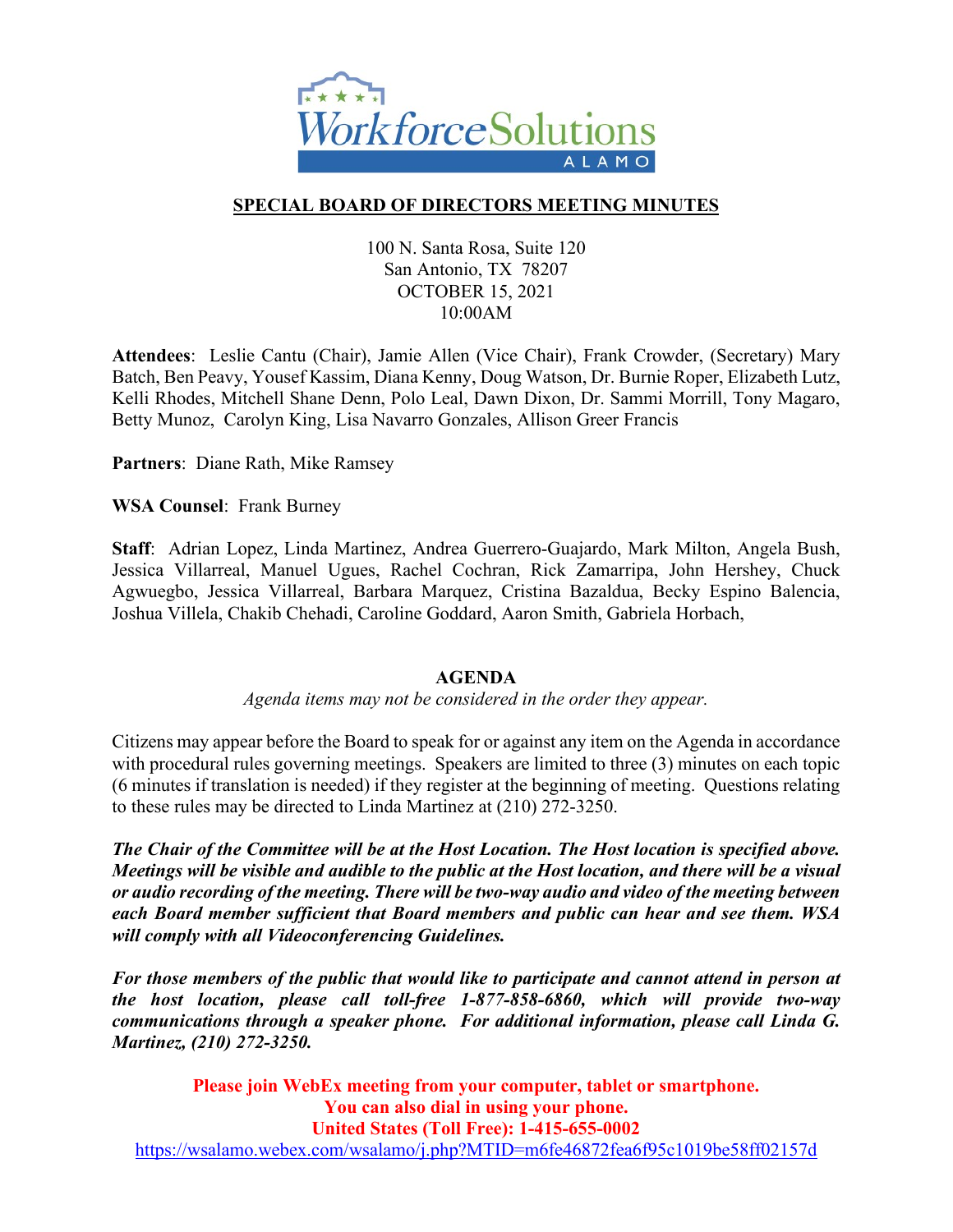## **Access C2481 321 5195**

**New to WebEx? Get the app now and be ready when your first meeting starts:**  <https://www.webex.com/>

## **During the Public Comments portion of the meeting (Agenda Item 3), the Public may type their name into the chat box or unmute themselves and state their name. The meeting host will call each member of the public for comments, in the order their names were submitted.**

- I. Call to Order and Quorum Determination Presenter: Chair Leslie Cantu **At 10:02 a.m., Chair Cantu called the meeting to order. The roll was called, and a quorum was declared present.**
- II. Declarations of Conflict of Interest Presenter: Chair Leslie Cantu **None**
- III. Public Comment Presenter: Chair Leslie Cantu **None**
- IV. Consent Agenda: (Discussion and Possible Action) Presenter: Chair Cantu
	- a. Board of Directors Meeting August 13, 2021 Minutes
	- b. Facilities Update
		- i. Boerne
		- ii. Floresville
	- c. Update Local Plan Progress
	- d. Staffing
	- e. Education In Training Evaluation Proposal

**Upon motion by Board Member Director Dr. Burnie Roper and second by Board Member Director Doug Watson, the Board unanimously approved consent agenda items a-e.**

V. AUDIT & FINANCE COMMITTEE REPORT ((DISCUSSION AND POSSIBLE ACTION)

Presenter: Angela Bush, Interim CFO

- a. Follow-up Fiscal Integrity Report Out
	- Ms. Bush reported that TWC recently conducted its internal audit which found no material weaknesses and recertified the board's internal and external monitoring.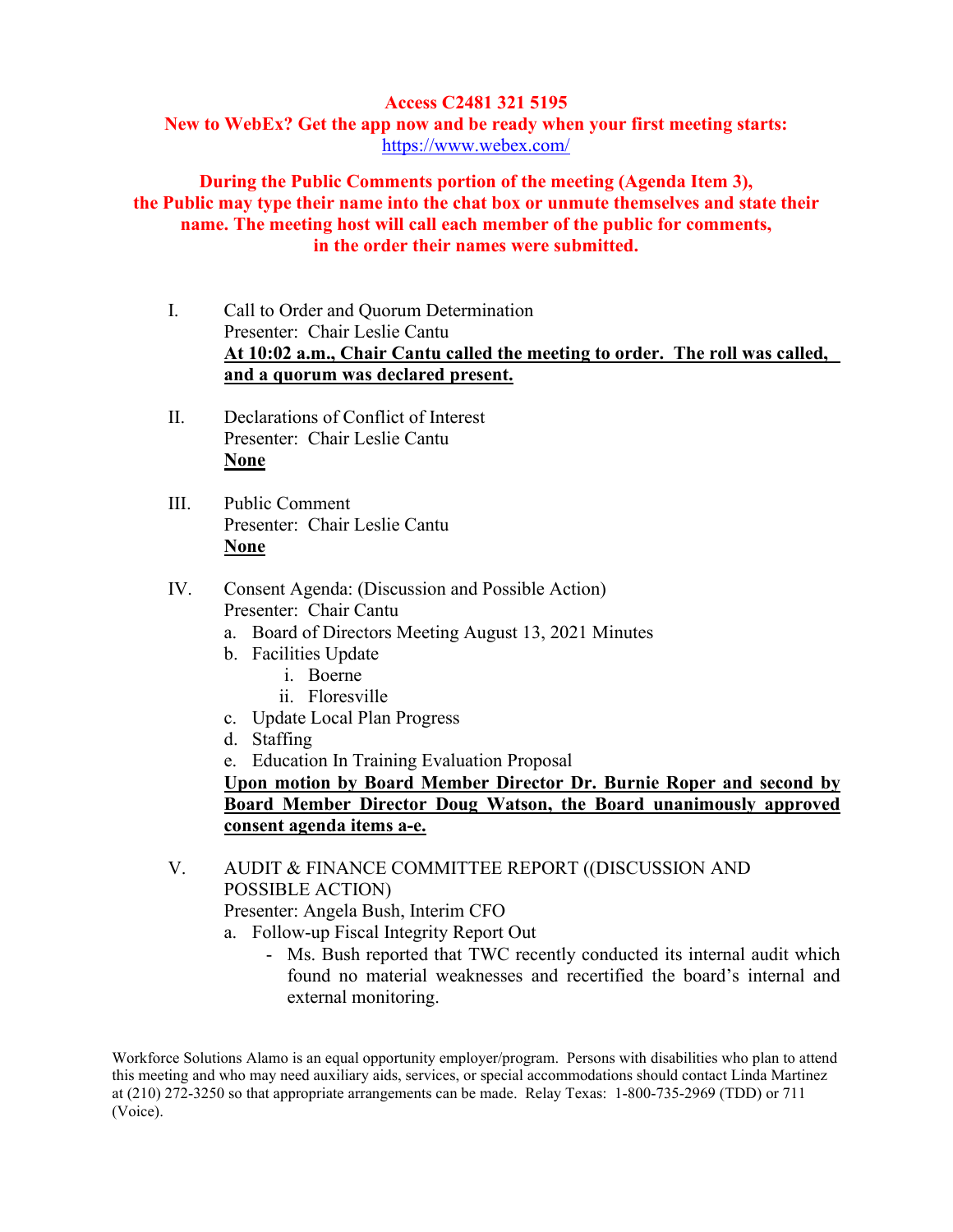- The Adult Services and Urban Youth Contract were approved pending the full resolution of the following fiscal integrity review items:
	- Annual Audit Resolved
	- Bank Reconciliations Pending External Monitor Validation
	- Financial Billings Pending External Monitor Validation
	- Cash Draw Reports Pending External Monitor Validation
	- TimeLine: Full completion by October 29, 2021
- b. Cost of Living Allocation (COLA) FY2022
	- She also provided an overview of proposed Cost of Living Allocation, COLA, increases. Any increase in COLA will be submitted to Board and C of 6 for approval (cumulative cost is approximately \$100,000).
	- CEO Lopez provided additional information to the BOD regarding COLA.
	- Board Member Director Tony Magaro voiced his support of proposed COLA increases. Vice Chair Jamie Allen voiced her support for merit v. COLA increases across the board.
	- CEO Lopez informed the Board that WSA transitioned to a Professional Employer Organization, PEO, to provide HR support. There is some catching up that must take place, however, WSA is in a better place with the PEO.
	- Board Member Ben Peavy asked what is the overall compensation strategy and is cost of living part of it, how much of it is based upon market adjustment analysis vs merit?
	- Board Member Doug Watson also asked if the Area Judges, (Co6) are recommending a COLA or are they asking if WSA is going to give one, it needs to be part of the budget.
	- CEO Lopez informed the Board the Area judges, Co6, highly recommended the COLA be added to the budget and should be taken back to the WSA Board for consideration/approval.
	- Partner Diane Rath clarified by stating the Area Judges, Co6, were concerned that the COLA was not factored into the budget in the beginning of the year to recognize the economic conditions of the prior year.

**Upon motion by Vice Chair Jamie Allen and 2nd by Board Member Director Ben Peavey, the Board unanimously approved direction for WSA staff to provide a more in-depth analysis of employee compensation and timing of payment of Cost-of-Living Allocation (COLA) to the Board in connection with future COLA increase recommendations.** 

VI. OVERSIGHT COMMITTEE REPORT (DISCUSSION AND POSSIBLE ACTION)

Presenter: Dr. Mark Niederauer, Oversight Committee Chair

- Mr. Mark Milton provided the briefing for Programs & Performance Reports in Dr. Niederauer's absence.
- There has been an increase in funding for our Disaster Dislocated Worker funding of \$2 million and \$43 million in childcare.
- b. Briefing: Programs & Performance Report
	- Mr. Milton also informed the Board of the TWC-Contracted Performance: WSA continues to perform well overall and is meeting or exceeding 18/21 measures to include childcare enrollment. Plans are in place to improve WIOA Adult and Dislocated Worker Post Qtr. Earnings.
	- Child Care performance is currently exceeding goal by 101%. Additional funds have been secured for over \$43 million in assistance for hospitality occupations.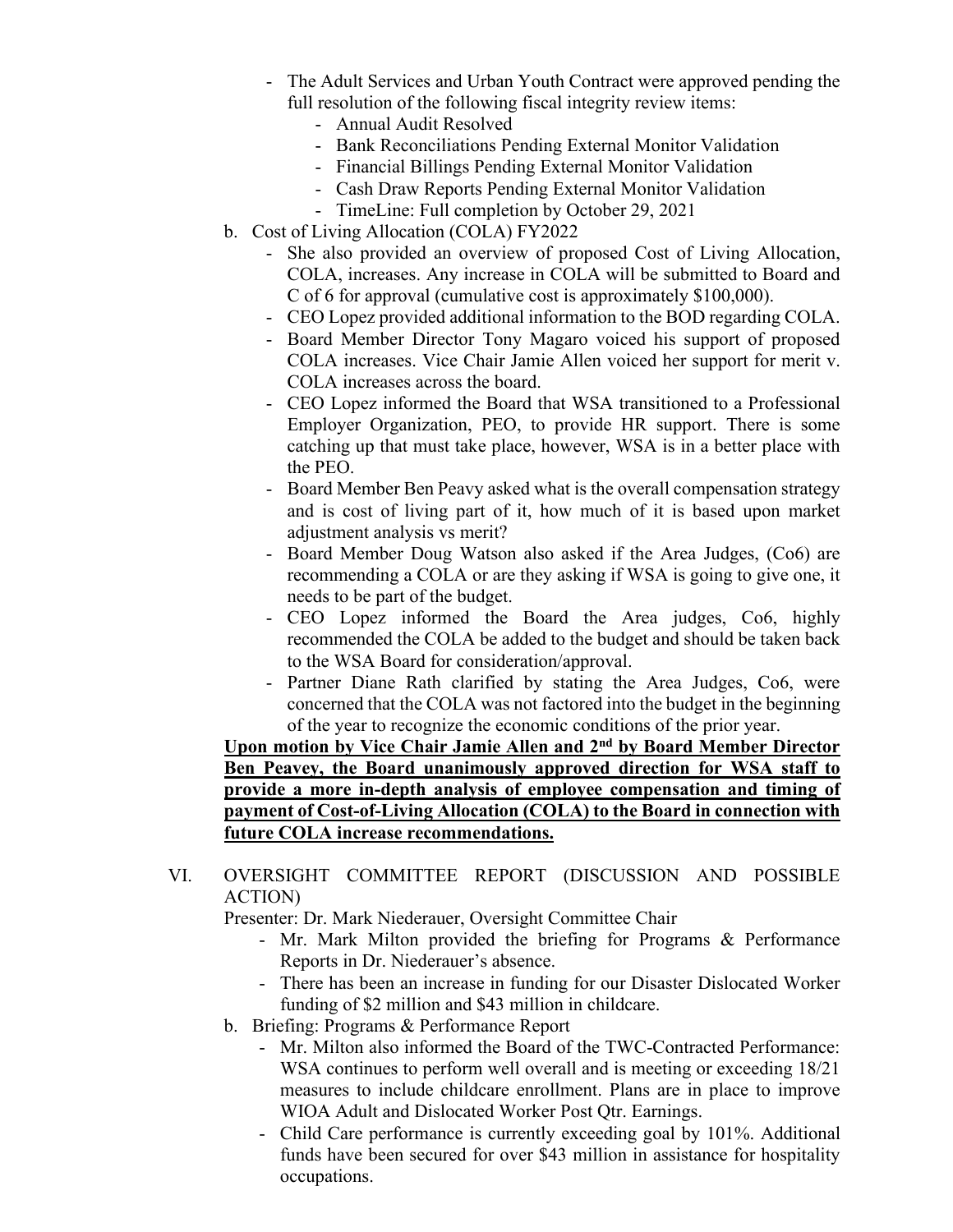- WSA has also included local performance measures in the performance update and is meeting 5/8 of locally established measures.
- c. Succession Plan Policy CEO
- CEO Lopez provided the Board background and context to the Succession Plan Policy. In the past, there were only two executive positions, CEO  $\&$  CFO. To elevate the issue and maintain internal controls including planning for the replacement of key personnel in the event of temporary or permanent absences of the organization, the succession plan outlines a plan for key staff within the organization and mandatory position that will provide a seamless delivery of services in the event of a vacancy.
- CEO Lopez briefed the Board on Succession Plan Policy, with appointment of CIO, COO, and others to provide a line of succession. Such procedures are memorialized in Succession Plan Policy. He also informed the Board his initiative of "trading spaces" in which every 4th Friday of the month the Executive Team will trade spaces. For example, CEO will be the CFO for a day and COO will be the CIO, etc. This exercise will allow the other executives to become aware of their counterparts daily duties.
- The plan includes the following:
	- A timeframe for position replacement with identification of backup staff that can perform the responsibilities of the vacant positions on interim basis.
	- An organizational chart indicating levels of management and areas of responsibility, establishing span of control. Mandatory positions within the organization include but are not limited to the CEO, COO, CIO, and CFO.
	- An Executive Coach has been acquired to work closely with the Executive staff as well as the Managers/Directors.

## **Upon motion by Board Member Director Frank Crowder and second by Director Board Member Jamie Allen, the Succession Plan Policies were unanimously approved by the Board.**

VII. STRATEGIC COMMITTEE REPORT (DISCUSSION AND POSSIBLE ACTION)

Presenters: Dr. Andrea Guerrero-Guajardo, CIO; Angela Buch, Interim CFO & Latifah Jackson, Director Contracts and Procurement

- a. Return on Investment (ROI)
	- In the absence of Chair Cooper, Dr. Guajardo provided overview of Strategic Committee reports.
	- Return on Investment, ROI, study by MIS provided data-driven analysis of programs.
	- WSA partnered with Emsi (Economic Modeling Specialists Intl.) to provide data on WSA operations and customers/program participants, including financial expenditures, to create this report for 2019.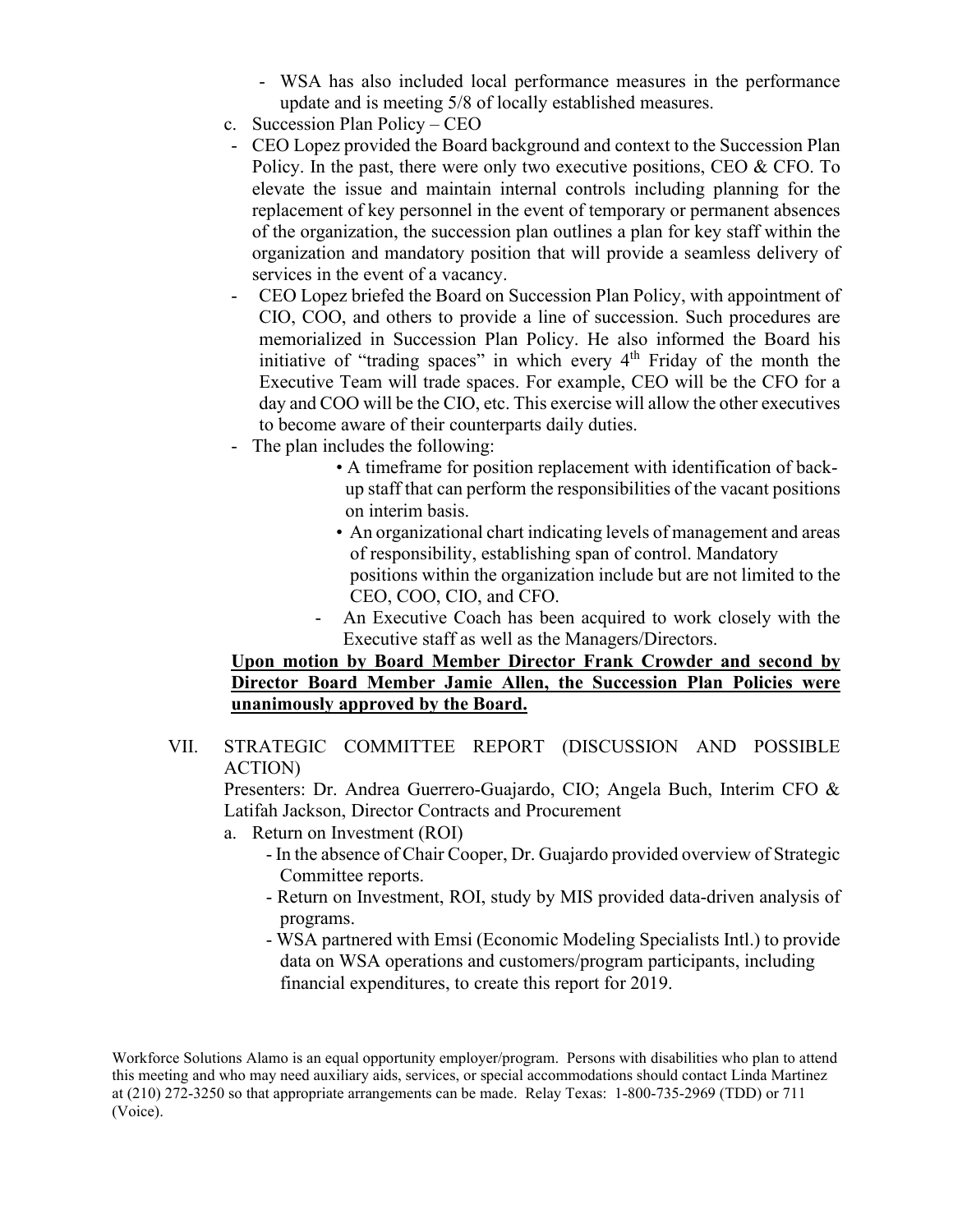- The findings of the analysis concluded that Workforce Solutions Alamo creates a positive net impact on the region's economy and generates a positive ROI for taxpayers.
- Most major programs showed a positive return of at least 1 or higher (Adult and Child Care programs did not meet standard).
- Vice Chair Jamie Allen asked question on methodology of the projections.
- Director Doug Watson asked whether childcare projections included wage increases. It was noted that only participants who received wages were included in study (volunteer/social services were not quantified). Such services were not reflected in overall ROI. Future ROI studies will include changes to improve data.
- Dr. Guajardo concluded with stating the ROI will be refined the methodology for collecting and tracking post-exit metrics on WIOA participants. It will include longitudinal data collection on Child Care Service participants to capture long-term effects of program participation. And we repeat return on investment analysis for the current year and on-going as part of a continual improvement process.
- b. SERCO & C2 Global Report Out
	- Manuel Ugues, Regional Director, provided an oversight of SERCO rural performance.
	- Sector Based Model High School Training to Career (HTC) is a youth representation of WSA's Sector Based Model. The goal and the mission of HTC is to bridge the gap and connect "High school, Training to Careers" by incorporating School Districts, Stakeholders, Educational Providers, Employers, and connecting students with training and employment opportunities.
	- Board Member Director Tony Magaro expressed his frustration in availability of trained employees to meet employers' needs. How can employers facilitate the connection between employees that are not trained in the jobs that are in demand?
	- John Hershey with C2 presented urban performance report.
- c. San Antonio Food Bank Lease
	- Ms. Latifah Jackson, Director Contracts and Procurement provided the Board with information and recommendation to approve co-location with SA Foodbank.

- Workforce Solutions Alamo (WSA) and the San Antonio Foodbank (SAFB) are currently in negotiations for a lease agreement. A co-location of services at SAFB would benefit clients in being able to access resources from both entities in a single location. WSA is proposing a small staff and a resource room for the campus.

- The San Antonio Food Bank (SAFB) serves over 600 individuals each week including assisting individuals with the application and renewal of assistance for various federal benefits including SNAP and TANF programs. Last year 17,350 applications for federal TANF and SNAP benefits were processed by the SAFB.

- Both agencies seek to strengthen the partnership between by integrating and expanding employment and training services available for individuals who access services from the SAFB. Individuals that seek assistance at the Food Bank may not be connected to or aware of additional jobseeker services that are available through the workforce system. Integrating services provided by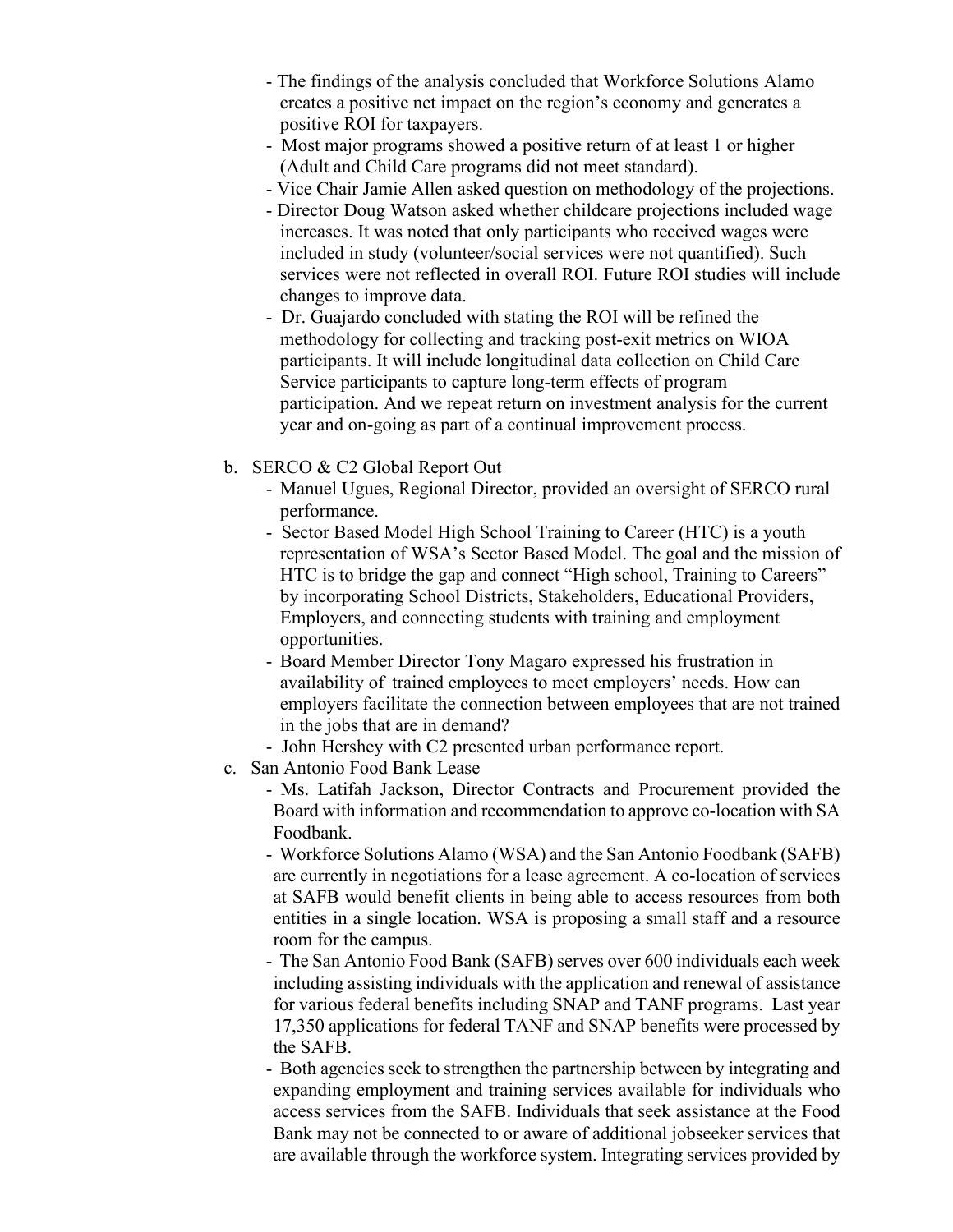the SAFB and WSA will allow a deeper leveraging of resources that meet the needs of individuals that are unemployed or underemployed.

- SAFB will deliver a turnkey suite that is 1,808 SQ FT. The lease will be for one year with the option to extend an additional two years.
- The rent will be \$2,925.00 for the term of the initial lease. The monthly rate includes utilities, custodial services, and administrative support. WSA will be responsible for providing furniture and equipment, which is currently budgeted at \$42,500.
- c. Hondo Lease Renewal

- Workforce Solutions Alamo (WSA) currently has a lease agreement with the City of Hondo that expires on December 31, 2021. WSA has researched potentially feasible options to provide a high-quality workforce center.

- Our existing location is in the South Texas Regional Training Center, which is 1,799 SQF at the rental rate is \$2,643.78 monthly. The proposed lease amendment is for two years, with the option to extend an additional two years.

- The rent will remain at the current rate of \$2,643.78 for the renewal term. The monthly rate includes utilities, custodial services, and administrative support.

- e. Kenedy Renewal
	- Workforce Solutions Alamo (WSA) currently has a lease agreement with MIN, Limited, a Texas Limited Liability Company that expires on January 31, 2022. WSA has researched potentially feasible options to provide a high quality workforce center.
	- The current lease has an option for an extended term of 36 months. The current monthly base rent is \$1,650 and, the proposed monthly base rent is \$1,683.00. The center is 1,750 SQF and was renovated in 2021 due to flooding from the winter storm.
	- The monthly base rent will be \$1,683.00 for the term of the lease. The monthly rate includes utilities, maintenance of the facility (inclusive of HVAC and plumbing), electrical wiring, permanent lighting fixtures and pest control.
- f. New Braunfels Lease
	- Workforce Solutions Alamo (WSA) currently has a lease agreement with the RPI Courtyard LTD that expires on January 31, 2022. WSA has researched potentially feasible options to provide a high-quality workforce center.
	- The New Braunfels Workforce Center is the largest center in the rural area, approximately 6,720 sq ft in the Courtyard Plaza shopping center located off Highway I-35. This center was recently renovated in 2018. The current lease agreement has an option to renew at \$18.07 per sq ft for an additional five years. However, the Landlord has offered a new lease agreement for 10 years at \$16.70 per sq ft. A market analysis was performed on potential locations in the area. However, the current location offers the best visibility and fiscal impact.
	- WSA is requesting approval to continue negotiations with the RPI Courtyard LTD and enter a new 10-year lease at the current facility.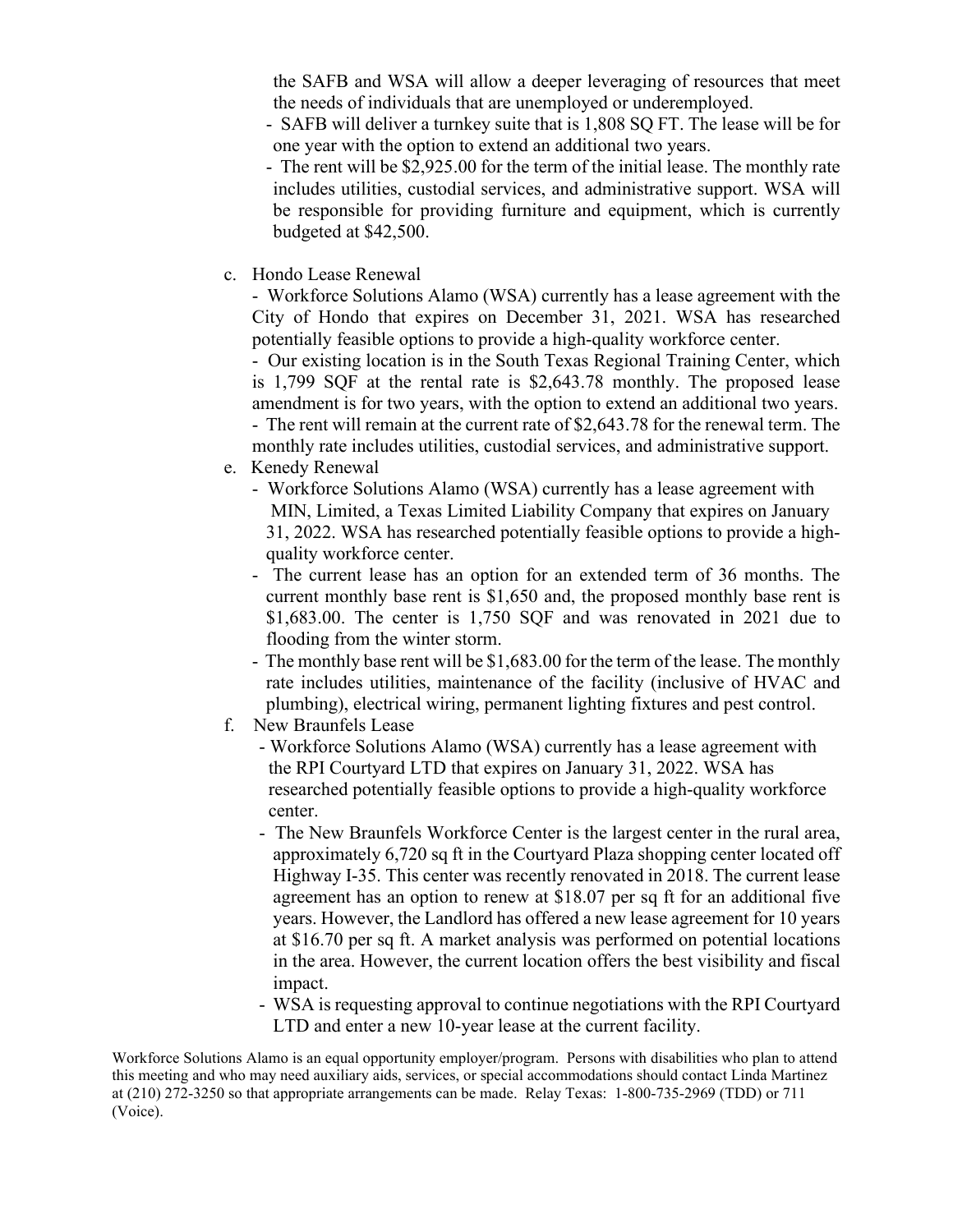- g. Marbach Relocation
	- The current lease at Marbach expires on May 31, 2022. Staff evaluated and toured seven locations. The two primary facilities under consideration to relocate the Marbach Workforce Center to are the Port Authority of San Antonio and Petco Corporation. The two facilities were toured by Chairperson, Eric Cooper and CEO, Adrian Lopez on July 19, 2021.

**Upon motion by Board Member Director Lisa Navarro Gonzales and second by Board Member Director Doug Watson, the proposed leases for Food Bank, Hondo Center, Kenedy Center, New Braunfels, and Marbach relocation to Port SA were unanimously approved.**

VIII. CEO Report

Presenter: Adrian Lopez, CEO

- a. Ready to Work Consortium Proposal
	- WSA submitted the RFP in conjunction with SA Foodbank, AVANCE, Chrysalis Ministries, San Antonio Housing Authority, YWCA, Family Services Association, Texas A&M SA, and United Way
	- Ready to Work Consortium Proposal has been submitted and work session has been scheduled for next week.
	- There is also another opportunity WSA is looking into, Good Jobs Initiative, a \$25M proposal.
- b. Statewide Conference Board Innovation Video
	- TWC asked WSA to showcase and highlight some of the work that has been done in the past 18 months. This video will be shown at the  $24<sup>th</sup>$ Annual YWC Conference in November.
- c. US Department of Agriculture Food and Nutrition Services Evaluation S. South Flores Center
	- USDA monitored Food and Nutrition services with favorable results.
	- CEO Lopez also reminded the Board the 1<sup>st</sup> WSA Annual Report has been released for FY 2020 and electronic and hard copies will or have been sent.

#### IX. Chair Report (DISCUSSION AND POSSIBLE ACTION) Presenter: Chair Leslie Cantu

- a. 2nd Chance Initiative
	- Chair Cantu updated the Board on the  $2<sup>nd</sup>$  Chance Initiative. Four automotive suppliers working closely in the program. There is a solid program design. Challenges currently is to find a good pipeline of employees.
- b. Board of Directors Attendance
	- Chair Cantu reminded the Board that the Board Attendance Policy was revised to include attendance to assigned committee meetings.
	- Chair Cantu informed the Board Nominations Committee will be meeting soon and anyone that is interested in self-nomination or nominating someone else for the officers' positions are welcomed to do so.
	- TWC contacted WSA in regards to how the Board is governed, and the possibility of dissolving the Committee of Six (Co6).